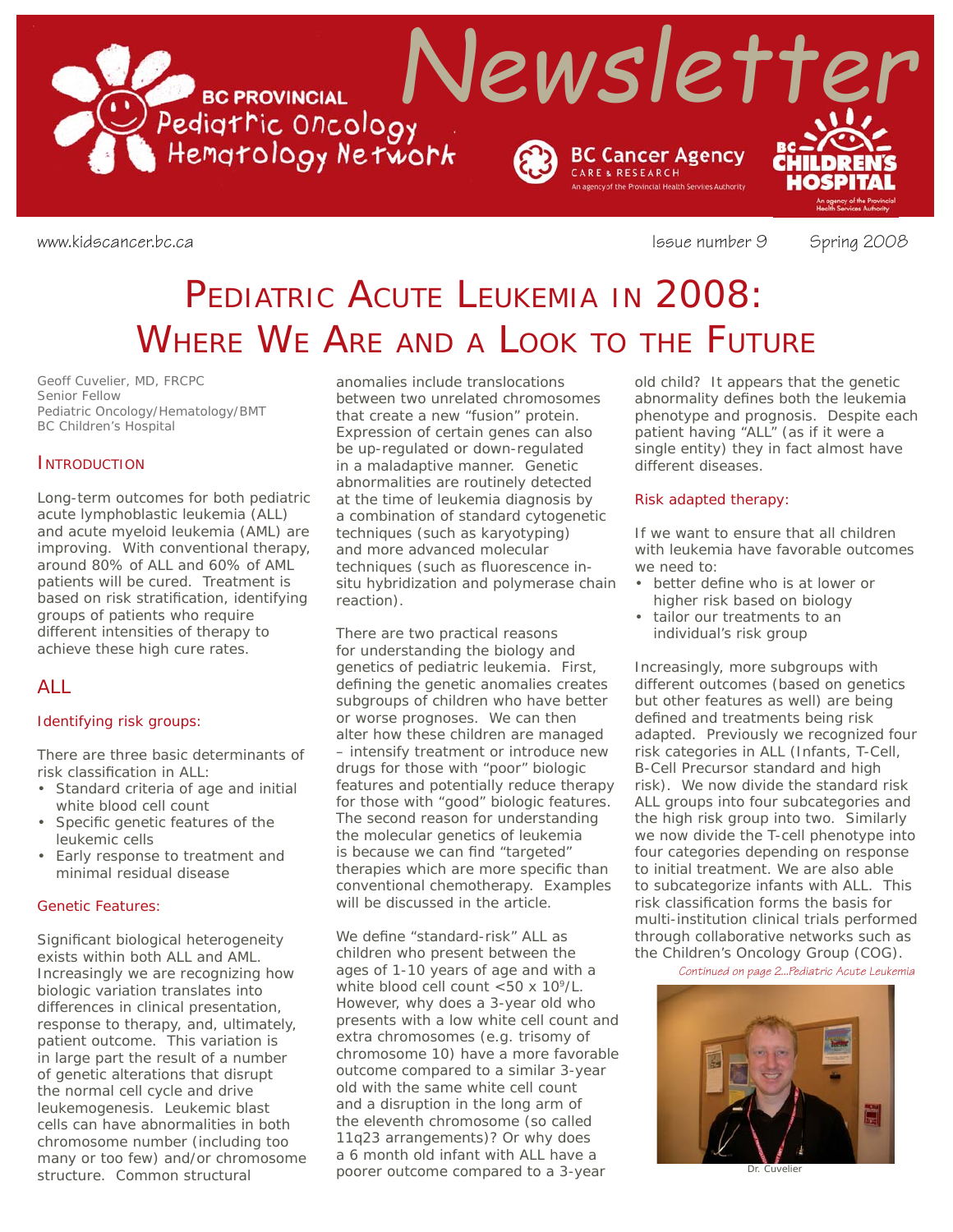#### *Continued from page 1...Pediatric Acute Leukemia*

The following are some examples of how therapy is being altered in large clinical trials in response to our better understanding of the genetic pathogenesis of leukemia.

### What is Considered Standard-Risk ALL in 2008?

While age between 1-10 years and a presenting WBC count  $<$  50 x 10<sup>9</sup>/L are still recognized as favorable prognostic features for pre-B ALL (and the most common form of childhood leukemia), we now recognize that certain genetic abnormalities, even within this favorable group, result in different outcomes. We also understand that how well a patient responds to the first 2 weeks of chemotherapy and the presence or absence of small amounts of residual leukemia during treatment (called minimal residual disease or MRD) can have dramatic effects on patient outcome.

For instance, patients with trisomies of chromosomes 4, 10, 17 or translocations between the 12th and 21st chromosomes (resulting in the TEL-AML fusion), with rapid clearance of blasts from the bone marrow (<5% remaining 1-2 weeks into therapy) and negative MRD at the end of the first month of induction chemotherapy have particularly excellent prognosis (over 90% chance of survival without relapse). We now call these patients "standard-risk: low". Such patients have leukemias that are particularly sensitive to a drug called L-asparaginase. Clinical trials are looking at keeping the same successful chemotherapy backbone but with the addition of more doses of Lasparaginase to determine if outcome can be further improved.

By comparison, standard risk patients with overt disease of the central nervous system, slow responses to initial chemotherapy, minimal residual disease at the end of the first month of induction therapy, or 11q23 chromosomal translocations (with rapid disappearance of blasts following chemotherapy initiation) are recognized as higher risk for relapse and poorer outcome (about 70% chance of survival without relapse). We now call these patients "standard-risk: high" and clinical trials are looking at intensifying the chemotherapy given. These patients now receive more intensive chemotherapy (including more vincristine, PEG-asparaginase, cyclophosphamide, ARA-C and gradually increasing doses of methotrexate) and an additional 2 cycles of chemotherapy on contemporary COG clinical trials.

### Which Patients with ALL have Poorer Outcomes?

Infants (<1 year) continue to do poorly. This is particularly true for infants <3 months who are more likely to have rearrangements involving the MLL (mixed lineage leukemia) gene on chromosome 11q23 and high expression of a receptor called FLT3. These children are treated on intensive protocols (often with significant toxicity) designed specifically for infants. Nonetheless, very young infants still only achieve survival rates of 13%. The new infant protocol will include a "molecularly targeted" drug called lestaurtinib which specifically inhibits FLT3 activity to determine if these dismal outcomes can be improved.

### Other Targeted therapies For High Risk ALL Patients:

A group of patients with survival rates of only 20-40%, known as "Very High Risk ALL" have been defined. This

includes patients with the Philadelphia chromosome (translocation 9:22). ALL patients h the Philadelphia chromosome (PH+) develop a fusion protein called BCR-ABL. Treatment has traditionally involved allogeneic stem cell transplant once the patient achieves remission. However, a recent COG pilot study (chaired by Dr. Kirk Schultz at BC Children's Hospital) increased the intensity of chemotherapy and added a drug called imatinib mesylate (Gleevec). Gleevec specifically inhibits the tyrosine kinase activity of BCR-ABL. Historically, children with Ph+ ALL treated with chemotherapy alone had only a 25% disease-free survival. With the addition of Gleevec to highdose chemotherapy, Ph+ ALL patients experienced a two year disease-free survival of 78% - similar to those who received a transplant. While this data is immature, it is encouraging that Gleevec clearly improved the early outcome of children with the Philadelphia chromosome. If Ph+ ALL children treated with Gleevec continue to do as well over time, it will bring into question the need for stem cell transplant in first remission for this high risk population. Newer tyrosine kinase inhibitors such as dasatanib are available on special authority for children who develop resistance or intolerance to Gleevec.

T-ALL is less common than pre-B ALL and tends to present in male adolescents with large mediastinal masses, high white counts, and CNS disease. While T-ALL used to portend a poor prognosis, intensification of therapy has led to equivalent survivals to pre-B-ALL. Upregulation of a gene called NOTCH1 is common. The current COG trial examines a new nucleoside analogue drug called nelarabine (Arranon) which appears to have specific activity for

*Continued on page 3...Pediatric Acute Leukemia*



people who are "living life while fighting for it" With passion and infectious laughter, the six participants provide a unique and refreshing perspective about what it is like to live with cancer when you are young.

Candidly they discuss: Fear, Anger, Finances, Sex, Infertility, Family Relationships, Death, Faith, and the Future. Their stories provide invaluable information, inspiration and hope - not only for other young adults facing life-threatening illness, but also their families, friends, caregivers and medical support teams.

Copies are available for all ages at the BC Cancer Foundation: call 604-877-6040 or 1-888-906-2873 or order on line http://www.bccancerfoundation.com/cms/page1267.cfm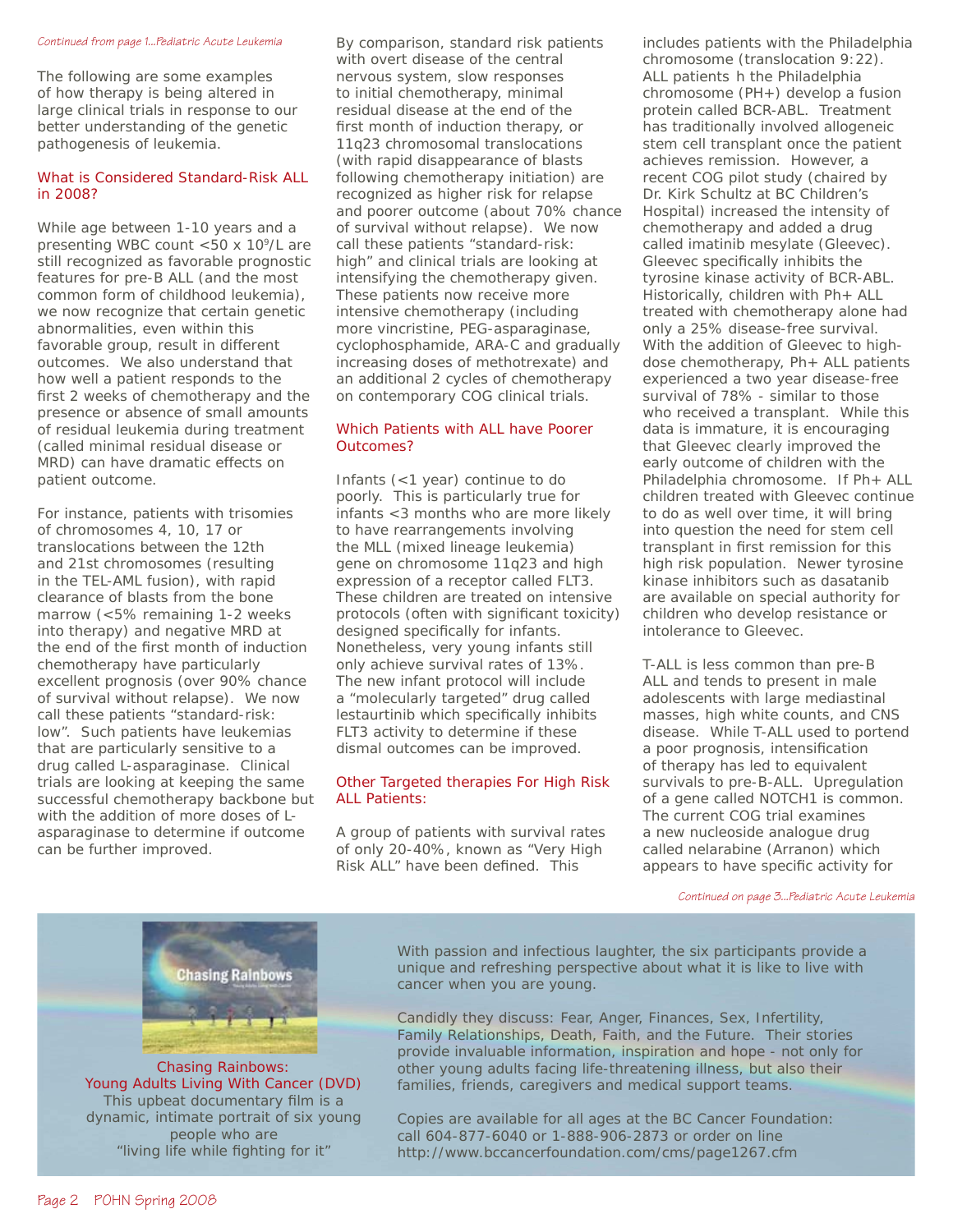#### *Continued from page 2...Pediatric Acute Leukemia*

T-lymphoblasts. Neurologic side effects including seizures, coma, and paralysis have been reported with nelarabine.

### THERAPY FOR AML IN 2008

Patients with AML continue to experience high relapse rates and mortality from treatment, resulting in overall survivals around 55-60%. In the past, many AML patients have gone on to receive allogeneic stem cell transplantation. Three AML risk groups have emerged based on common cytogenetic abnormalities. Low-risk patients have myeloblasts with inversions / translocations of chromosome 16 or translocations between the 8th and 21st chromosome. The current COG clinical trial for AML treats these children with intensive chemotherapy only (i.e. no stem cell transplant). Conversely, patients with monosomy 7, monosomy 5, or deletions in the long arm of chromosome 5 have extremely poor prognosis. One recent study showed overall survival rates of only 30% for monosomy 7 and only 5-10% for a combination of these markers. These patients initially receive intensive chemotherapy but then proceed to stem cell transplant, either from a matched family donor or an alternative unrelated donor. Patients with other cytogenetic features are considered intermediate risk and proceed to transplant only if a suitable matched sibling donor is available.

While it is obvious that intensifying AML chemotherapy has resulted in modest improvements in cure rates, treatment related morbidity and mortality stand as the major impediment to further dose escalations. It is clear that we cannot intensify chemotherapy any further without significant harm to the patient. Therefore medications are needed to specifically target the molecular pathogenesis of the disorder (with minimal toxicity to the patient).

### Targeted therapies for AML:

Gemtuzumab (Myelotarg) is one such drug. Gemtuzumab is a humanized monoclonal antibody against a surface protein called CD33. CD33 is highly expressed on most AML blast cells. Once the antibody is bound to the AML cell it is internalized, and a second drug called calicheamicin (which is

Jennifer is 10 years old and had a bone marrow transplant for AML



linked to the antibody) results in DNA breaks and cell death. In this manner, Gemtuzumab delivers chemotherapy specifically to the AML blasts rather than the patient's native tissues. A pilot study has shown Gemtuzumab can safely be administered with intensive chemotherapy for AML. This has led to the current COG trial which is randomizing patients to either receive or not receive Gemtuzumab over and above standard chemotherapy regimens.

### SHOULD PARENTS PRIVATELY BANK THEIR BABY'S UMBILICAL CORD BLOOD IN CASE THE CHILD IS LATER DIAGNOSED WITH LEUKEMIA AND NEEDS A TRANSPLANT?

Private companies that collect and store a newborn's umbilical cord stem cells (at high monetary cost to parents, both in set up and yearly fees) are available in British Columbia. Storing of cord blood is advertised to parents as "security" in case their child needs a stem cell transplant in the future. There are multiple reasons why an individual's own cord blood (i.e. an autologous transplant) would NOT be used to transplant for leukemia. Firstly, the anti-leukemic effect of a transplant occurs because foreign immunologic cells (T-cells) from the donor attack residual leukemia cells in the recipient (the graft-versusleukemia effect). This only occurs in the allogeneic setting (i.e. when the donor is someone else besides the recipient). Autologous transplant has not been shown to improve survival in acute leukemia.

Secondly, some leukemic genetic mutations can actually be traced back to neonatal blood spots used to screen newborns for inborn errors of metabolism. This was initially shown in

a study of 11 patients who developed ALL as children with the translocation called TEL-AML1. This translocation could be found in neonatal blood samples (taken years before the disease developed) in eight patients, suggesting a pre-leukemic clone had developed in utero. Over time these cells acquired new mutations that resulted in the disease. More recently, it has been demonstrated that about 1% of random umbilical cord samples contain the TEL-AML1 translocation. Obviously not all of these babies go on to develop ALL as children. But it still suggests the preleukemic clone is probably present inutero. Obviously one wouldn't want to re-infuse this back into a patient.

These factors, combined with low likelihood that a child will ever develop leukemia (and even if they do, most will not need a transplant) argue strongly AGAINST parents paying large sums of money to privately store their newborn's umbilical cord blood. There are certain rare situations where storage of cord blood stem cells for a specific transplant is indicated. For instance if the parents of a child with a non-malignant condition (e.g. thalassemia or a metabolic disorder) have another baby, it may be indicated to save the new sibling's umbilical blood to transplant into the affected child (provided the new baby is healthy and without the condition). In these rare situations, collection and storage of umbilical cord can be done for free in coordination with BC Children's Hospital.

### **CONCLUSION**

As we better understand the underlying genetics and molecular pathogenesis of childhood leukemia we are better able to risk stratify individual patients into lower or higher risk groups. In turn, treatment can be altered and potentially targeted more precisely to an individual's specific leukemia. For the foreseeable future, chemotherapy will remain the backbone of therapy for childhood leukemia. Development of more specific molecular therapies, however, holds promise for both improving survival and potentially decreasing the non-specific effects of traditional chemotherapy. Large collaboration groups such as the Children's Oncology Group will continue to play a major role in testing new therapeutics in large clinical trials.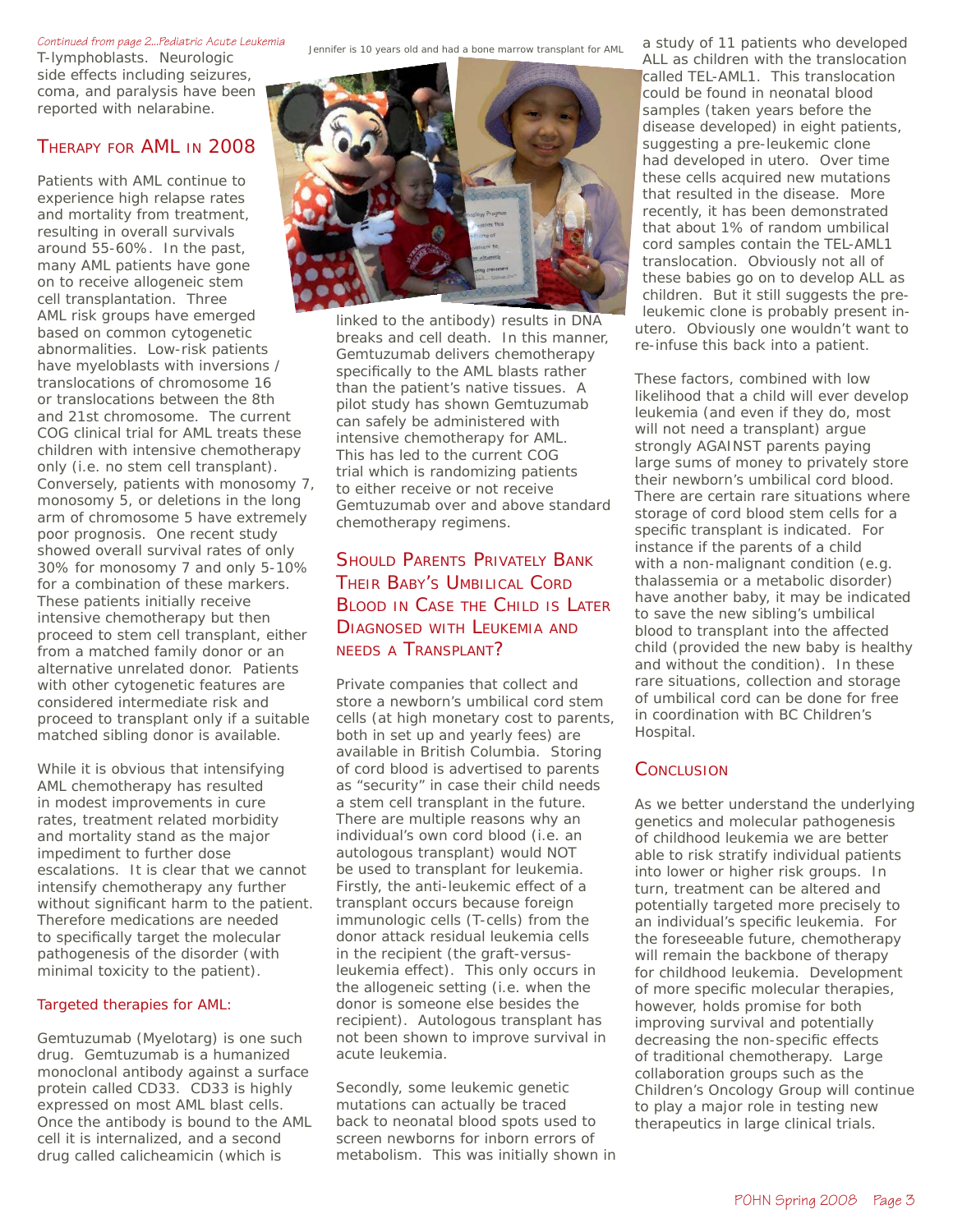# SIBLINGS OF CHILDREN WITH CANCER

*Joanna Chung, Ph.D., R. Psych. Clinical Psychologist Psychology, BC Children's Hospital*

When a child is diagnosed with cancer, the entire family is forced to adjust to the challenges presented by the diagnosis, the medical treatment, and the implications of the diagnosis on the child's life. The family's focus is on accommodating the treatment schedule and ongoing tests and procedures for the child. Changes in daily life affect the whole family, including the siblings whose well-being is often overlooked. Recently there is evidence suggesting that, in the long-term, siblings may experience more negative psychosocial effects than the child with cancer (Alderfer, Laybay, & Kazak, 2003). By identifying the psychosocial difficulties of siblings earlier during the child's cancer treatment, their needs may be addressed sooner so that some of the negative effects may be prevented or minimized.

Due to the improved survival rates of many types of childhood cancer, there has been a shift in perception from cancer as a life-threatening illness to a chronic illness, with survival being an important outcome of medical treatment. As such, the psycho-oncology literature has shifted attention to include the psychosocial and quality of life implications for children with cancer and their families. With influence from family systems theory, researchers and clinicians are also recognizing that siblings and their interactions with each other and other family members contribute to family harmony and to the individual development of the children (Brody, 1998). Thus, both a child diagnosed with cancer and a healthy sibling affect family functioning and adaptation to childhood cancer, just as familial adjustment affects each child's psychological functioning. Because a family is a system, the reactions of an individual member of a family affect both the whole system and each member in it. In this way, a healthy sibling's psychological adjustment should be addressed as a factor contributing to the success of an overall treatment program for the child with cancer and his/her family.

After a diagnosis of cancer, siblings face a number of disruptions to their daily lives. These may include extended separations from the ill child and their parents, changes in family routine and responsibilities, witnessing the physical and emotional suffering of their brother/sister, and, for most, their first exposure to great emotional distress in their parents. Siblings may also experience uncertainty about the future if they begin to understand the threats of cancer and its treatment (Alderfer et al., 2003). Research has shown that childhood cancer has been associated with behaviour problems, psychosocial problems and psychosomatic symptoms in siblings at a level similar to or worse than those of the child with cancer (Barlow & Ellard, 2006; Carpenter & Levant, 1994; Chesler, Allswede, & Barbarin, 1991; Murray, 1999; Sloper & While, 1996). Interestingly, there are some studies that show some increased maturation and empathy in some of the siblings as well (Chesler et al., 1991; Houtzager, Grootenhuis, Caron et al., 2004).

In a large collaborative study, it was estimated that 63% of siblings of children with cancer do experience some psychological adjustment difficulties at some point after the diagnosis (Sahler et al., 1994). There is a mixture of findings regarding psychosocial outcomes of siblings of children with cancer depending on the factors measured, the timing of the assessment on the journey of childhood cancer, the assessment measures utilized, the age and gender of the sibling, and the informant (self, parent, or healthcare provider). Overall, researchers (Sahler et al., 1994; Hootzager et al, 2004) have identified several subgroups at greater risk of developing psychological adjustment difficulties. The first subgroup is children aged 7 to 11 years of age, in particular boys, who appear to be particularly vulnerable to problem behaviours, poor socio-emotional and physical QOL (quality of life). Second, older teens 12 to 17 years of age, in particular girls, appear to experience increased distress or more internalizing problems. The third subgroup that are at higher risk include siblings who had previously existing psychological, health or school issues, who developed emotional/behavioural distress of the magnitude that required psychological treatment or was suggestive of it.

Psychosocial interventions may prevent some of the negative experiences of siblings and improve the quality of

life for families. Besides individual psychological intervention, group intervention has also been found to be effective in facilitating coping for siblings. The **Siblings Coping Together** (Chung, Miranda, Fleming, & Barrera, 2004) program consists of 1.5 hr weekly sessions for eight weeks. This is a manualized program developed at the Hospital for Sick Children in Toronto, Ontario, and has been run several times in the last three years at BC Children's Hospital. The program has three objectives: social, psycho-educational, and therapeutic. Socially, the siblings are provided with the opportunity to meet and to interact with other siblings who may be having similar experiences. Psycho-educational opportunities are offered through teaching of facts about

cancer and treatment, chances to ask questions and to share their knowledge. A safe, therapeutic forum is developed in a closed group to allow the siblings opportunities to express



their thoughts and feelings. In addition, through activities, the siblings generate and share strategies for coping in present and future situations in their home, school, or hospital settings.

Program evaluation and development is ongoing at the Hospital for Sick Children and BC Children's Hospital. Preliminary results do show that siblings report significantly reduced symptoms of anxiety and depression, while parents report significantly reduced symptoms of siblings' anxiety and behavioural problems (Barrera, Chung, & Fleming, 2004; Barrera, Chung, Greenberg & Fleming, 2002). Qualitative research findings also suggest very positive benefits of the group including: legitimization of sibling's place during the child's cancer treatment, increased communication between sibling and parents about issues related to living with cancer in the family, social opportunities for the siblings and a chance to meet others in the same situation, increased knowledge about cancer, learning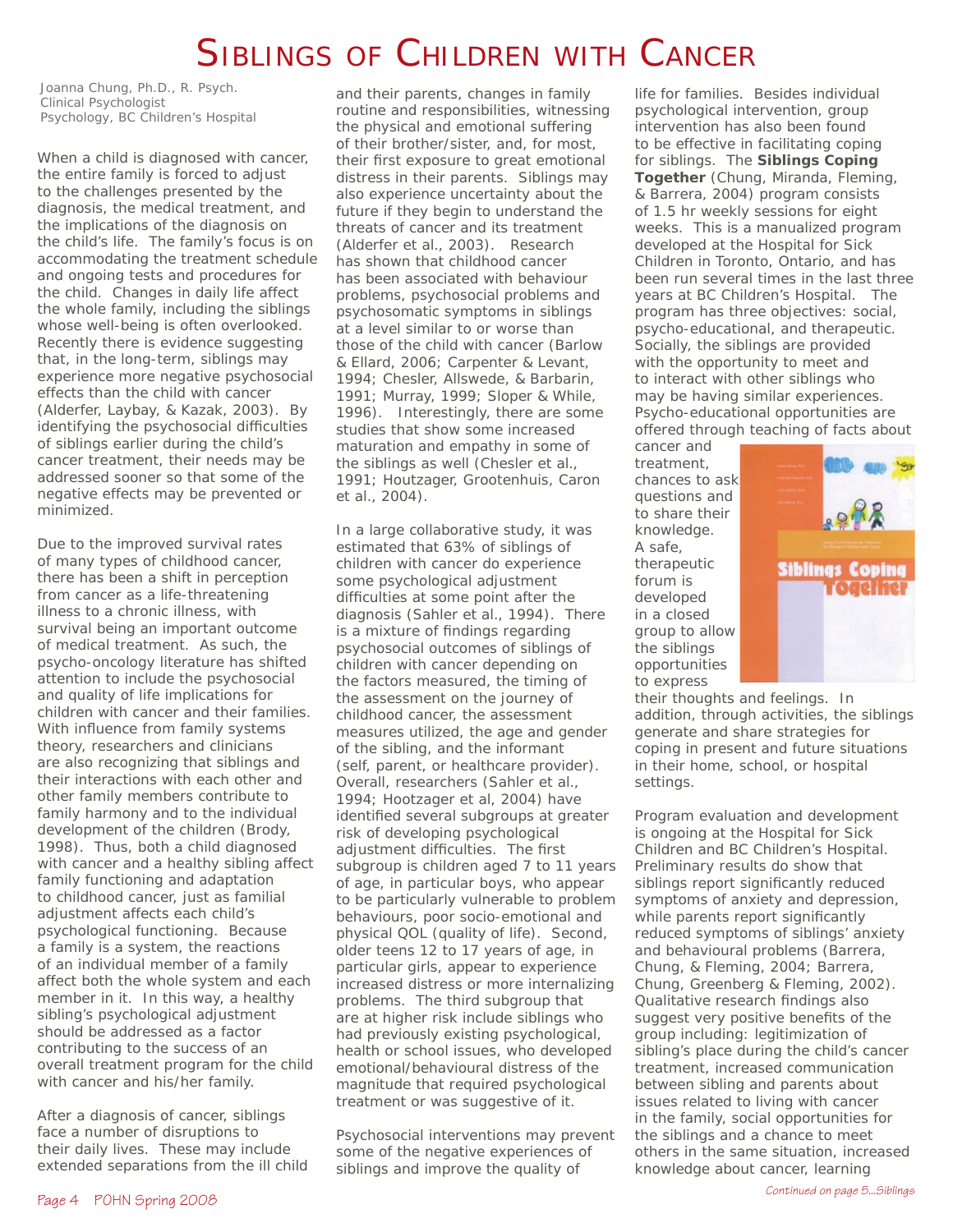#### *Continued from page 4...Siblings*

appropriate ways to seek attention, developing coping strategies to deal with difficult situations, improved changes in mood, improved relations with brother/sister with cancer, and improved school work (Chung, 1999).

Some suggestions to healthcare providers who work with children with cancer and their families are:

- 1. Ask about how the sibling(s) is coping at home and at school. Remember to greet the sibling(s) who attends the child's medical appointments. Note their name in your chart and use the name in discussion even when the sibling is not present. This will remind the parents that you do care about how the whole family, including the sibling, is coping with the ongoing stressors of pediatric cancer.
- 2. Remind the parents to spend some special time alone with the sibling regularly. Even a walk or snack times with the sibling alone will allow the sibling to open up and share feelings or thoughts.
- 3. Ask whether the parents need support in keeping the siblings informed on an ongoing basis about what might be happening to the child's treatment and medical care. Siblings who are not informed will imagine the worst case scenario. Those who are informed may more easily find ways to be involved and find a meaningful role in the ongoing care. This will be most important in the long-term healing process posttreatment and during the survivor stage for the child and the rest of the family.
- 4. Encourage siblings to participate in the Siblings Coping Together program if they reside in the Lower Mainland (this program runs at BC Children's Hospital and Surrey Memorial Hospital). For communities outside the Lower Mainland, if there are not a lot of siblings of children with cancer, a suggestion would be pooling of resources for siblings of children with various types of chronic illnesses to run a Siblings Coping Together program. If the resources are not available for a full Siblings Coping Together program, encourage your hospital setting or clinic to give organized opportunities for periodic social gatherings of siblings in a supported setting.
- 5. Encourage the families to explore social opportunities such as Camp Goodtimes and Sibs Club programs (see last page of newsletter).
- 6. There are some limited online supports. One such website is: www.supersibs.org/aboutUs\_ welcome.html We welcome information and feedback on any other online supports that families and siblings have found to be helpful.

Siblings deserve an opportunity to be heard and be given ways to participate in the ongoing treatment and coping with childhood cancer in their family. With familial and social support, most siblings do find ways to deal with the ongoing stressors. Having recognized this, there will be some who would benefit from individual sessions with a psychologist or social worker who understands the impact of childhood cancer on the siblings and the whole family. Siblings who are found to have significant changes in mood and/or behaviour at home or at school that are affecting family coping or

classroom functioning will particularly benefit from individual or group therapy.

BC Children's Hospital's psychosocial team (Psychology, Social Work, Child Life) is available for consultation to families, counselors, and health care providers who are working with siblings of children with cancer. One of the goals of the Psychosocial Committee of the Pediatric Oncology Hematology Network is to develop a network of community psychosocial personnel to work with the child's family, including siblings, during treatment or posttreatment follow-up.



Dr. Joanna Chung

### **REFERENCES**

Alderfer, M.A., Labay, L.E. & Kazak, A.E. (2003). Brief report: Does posttraumatic stress apply to siblings of childhood cancer? Journal of Pediatric Psychology, 28, 281-286.

Barrera, M., Chung, J.Y.Y., Fleming, C.F. (2004). A group intervention for siblings of pediatric cancer patients. Journal of Psychosocial Oncology, 22, 21-39.

Barrera, M., Chung, J.Y.Y., Greenberg, M., & Fleming, C.F. (2002). Preliminary investigation of a group intervention program for siblings of pediatric cancer patients. Children's Health Care, 31, 131-142.

Barlow, J.H. & Ellard, D.R. (2006). The psychosocial well-being of children with chronic disease, their siblings: An overview of the research evidence base. Child: Care, Health and Development 32(1), 19- 31.

Brody, G.H. (1998). Sibling relationship quality: Its causes and consequence. Annual Review of Psychology, 49, 1-24.

Carpenter, P.J. & Levant, C.S. (1994). Sibling adaptation to the family crisis of childhood cancer. In: Bearison, D.J., Mulhern, R.K. (editors). Pediatric psychoongcology: Psychological perspectives on children with cancer. New York , NY, US: Oxford University Press, 122-142.

Chesler, M.A., Allswede, J. & Barbarin, O.O. (1991). Voices from the margin of the family: Siblings of children with cancer. Journal of Pychosocial Oncology, 9(4), 19-42.

Chung, J.Y.Y. (1999). Siblings of children with cancer: Opening the opportunities for participation. Unpublished doctoral dissertation, The University of Guelph, Guelph, Ontario, Canada.

Chung, J., Miranda, C., Fleming, C., & Barrera, M. (2004). Therapist's training manual for the Siblings Coping Together program: Group psychotherapeutic treatment for siblings of children with cancer. The Hospital for Sick Children: Toronto, Ontario, Canada.

Houtzager, B.A., Grootenhuis, M.A., Caron, H.N., et al. (2004). Quality of life and psychological adaptation in siblings of paediatric cancer patients, 2 years after diagnosis. Psycho-Oncology, 13(8), 499-511.

Murray, J.S., (1999). Siblings of children with cancer: A review of the literature. Journal of Pediatric Oncology Nursing, 16(1) 25-34.

Sahler, O.J., Roghmann, K.J., Carpenter, P.J., et al. (1994). Sibling adaptation to childhood cancer collaborative study: Prevalence of sibling distress and definition of adaptation levels. Journal of Developmental & Behavioural Pediatrics, 15(5), 353-366.

Sloper, P. & While, D. (1996). Risk factors in the adjustment of siblings of children with cancer. Journal of Child Psychology and Psychiatry and Allied Disciplines, 37(5), 297-607.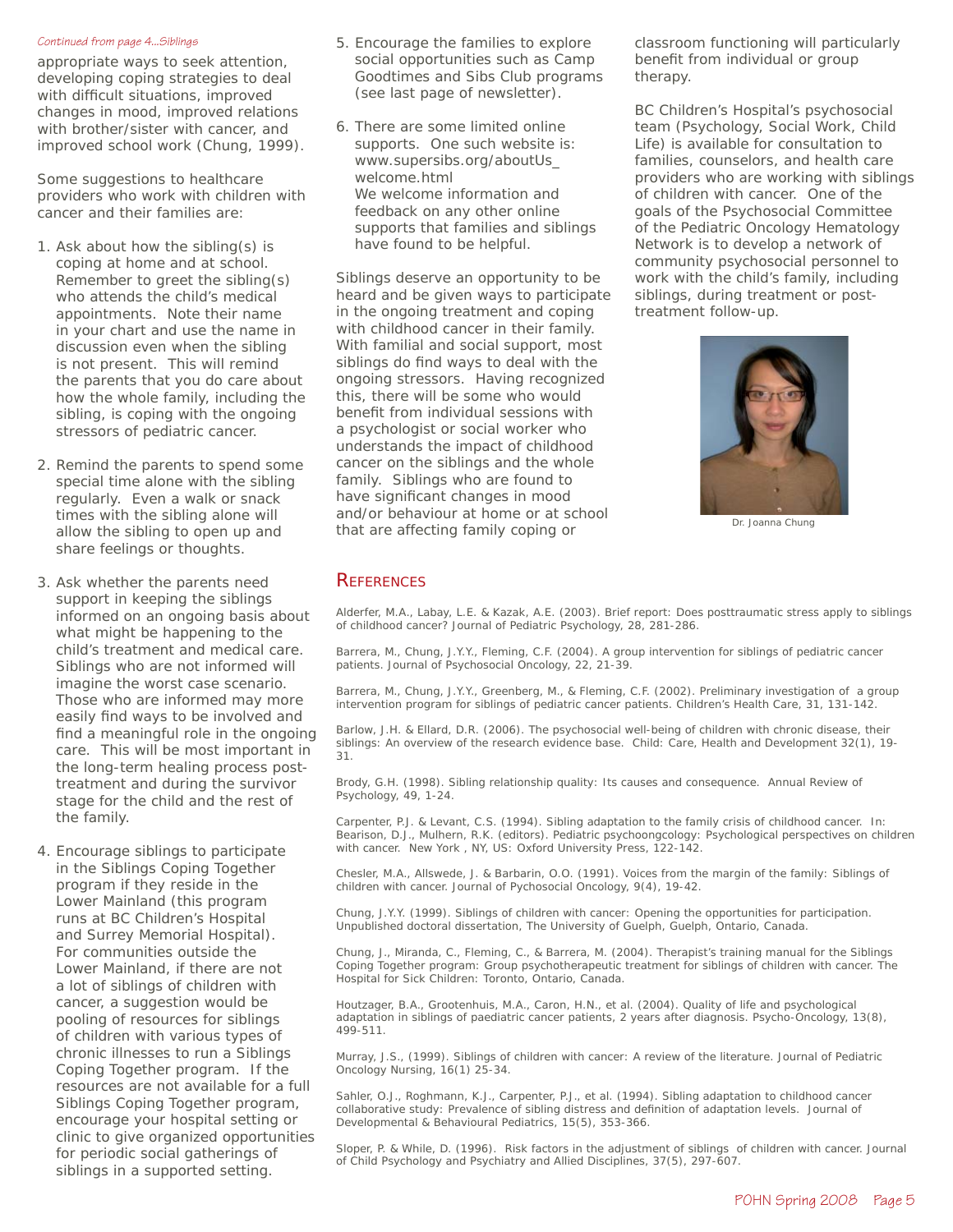# UPDATE FROM CHILD HEALTH BC

Child Health BC (CHBC) is a network of the province's five health authorities, the Provincial Health Services Authority, health professionals, and health care facilities (including BC Children's Hospital). In partnership with the Ministries of Health and Children and Family Development, CHBC is dedicated to excellence in the care of infants, children and youth in British Columbia.

Child Health BC recognizes the exceptionally talented health care professionals in communities all over BC and is committed to supporting local capacity to ensure children and youth receive family centred and true interdisciplinary treatment close to home.

Working to achieve this goal, CHBC is:

- facilitating the extension of the services and expertise of the health care professionals at BC Children's Hospital and Sunny Hill Health Centre for Children, the provinces highly specialized pediatric centres, into BC's communities
- helping create a supportive network of pediatric health care providers across the province integrating and linking health services to help families navigate through the, at times, complex health care system
- supporting hospitals and health care professionals as they treat children and adolescents across the province through best practice workshops, educational and communication initiatives

CHBC has made steady progress in planning pediatric services across BC in the past year, establishing permanent pediatric ambulatory care facilities in different BC communities, facilitating the development of regional subspecialty clinics, and providing additional resources, training and workshops in highly-specialized pediatric medicine to regional health care professionals.

Recent initiatives include:

- Announcement of the reconfiguration of the pediatric inpatient unit and the development of a pediatric ambulatory care facility at Nanaimo Regional Hospital (August 2007)
- Opening of the first co-branded Child Health BC pediatric ambulatory care facility at Richmond General Hospital (November 2007)
- Regional Sub-specialty Clinics
	- o Neurology at Surrey
	- o Gastroenterology at Nanaimo
	- o Endocrinology at Prince George
	- o Rheumatology at Prince George
- Best Practice Interprofessional Workshops with Health Authority representative teams o Management of Children with Complex Needs - Down Syndrome (March 2006) o Management of Epilepsy in Children and Youth (May and October 2007) o Community Reintegration of Children with Cancer (May 2007)
- o Prevention of Shaken Baby Syndrome Implementation Plan (planned for January 2008) Simulation Workshop with Health Authority representative teams
- o Resuscitation Best Practice (November 2007)

For more information, please go to CHBC's website at www.childhealthbc.ca

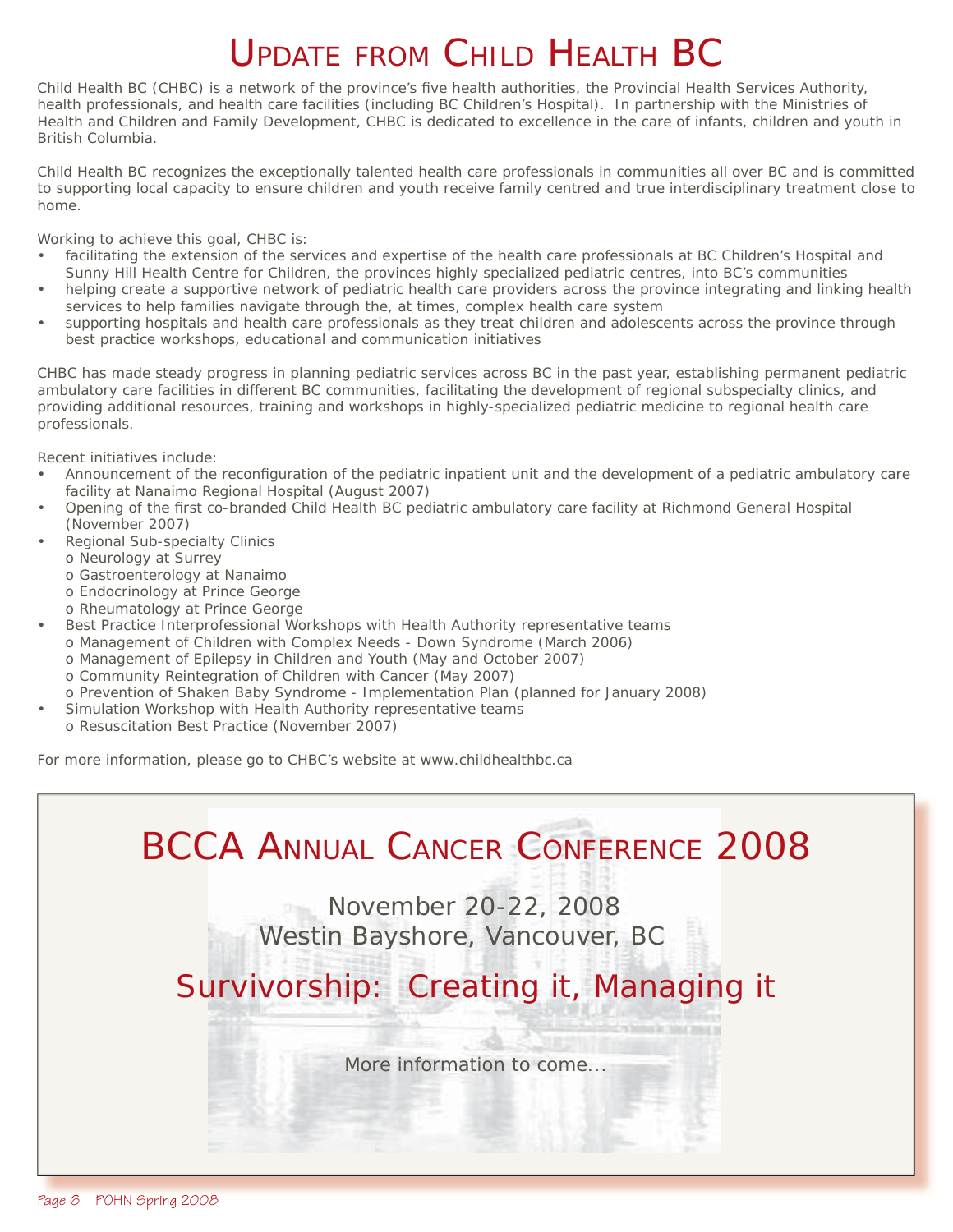# **SIBS CLUB**

For patients and their siblings 6-12 yrs old from the Oncology/Hematology/BMT Program

> Weekend Camp at Zajac Ranch September 19, 20, 21, 2008

Sleepover at the Vancouver Aquarium December 22, 2008

Contact Kelly May 604 875-2345 ext 2497 kmay@cw.bc.ca

New ideas and help are welcome



Josh and Sajjan having fun at the aquarium, December 2007

# INTRAVENOUS ADMINISTRATION OF VINCRISTINE CHANGES IN DISPENSING AND ADMINISTRATION

In response to the WHO recommendations (July 2007) on Vincristine Administration, changes in the way Vincristine is dispensed and administered have been implemented. Since December 1, 2007, Vincristine for intravenous administration prepared by BC Cancer Agency associated pharmacies has been prepared in 50 mL minibags. BC Cancer Agency's policy is for Vincristine to be administered as a secondary medication through the upper port of a free-flowing primary IV and be run to gravity and not via an infusion pump.

BC Children's Hospital has formulated its own policy regarding administering Vincristine specific to the pediatric population and to our facility. We would like to make the following recommendations for pediatric patients receiving Vincristine outside of Children's Hospital.

- 1. Administering intravenous Vincristine through a central venous catheter (CVC) or VAD
	- Infuse as a secondary medication of a primary IV over 5 15 minutes
	- Blood return from a CVC or VAD will be ascertained prior to starting infusion
	- Chemotherapy certified RN or physician will remain present with the patient during
	- the entire infusion. VAD access site will be monitored to ensure there is no accidental needle dislodgement • Infusion may be run via an infusion pump
	- For small children or infants where excessive fluid is a concern, Vincristine should be prepared in 25 mL solution
- 2. Administering intravenous Vincristine through a peripheral vein
	- Consult with patient's oncologist at BC Children's Hospital before peripheral infusion. Each case will be evaluated individually
- 3. To obtain a copy of BC Children's new policy for administering Vincristine, please contact Grace Chan at gchan@cw.bc.ca.

Please direct any questions to: Dr. Chris Fryer Grace Chan, RN, BSN Pediatric Oncologist/Hematology Network Coordinator Phone: 604-875-2345 ext 6884 Phone: 604-875-2345 ext 7435<br>
Email: cfryer@cw.bc.ca Email: gchan@cw.bc.ca Email: cfryer@cw.bc.ca